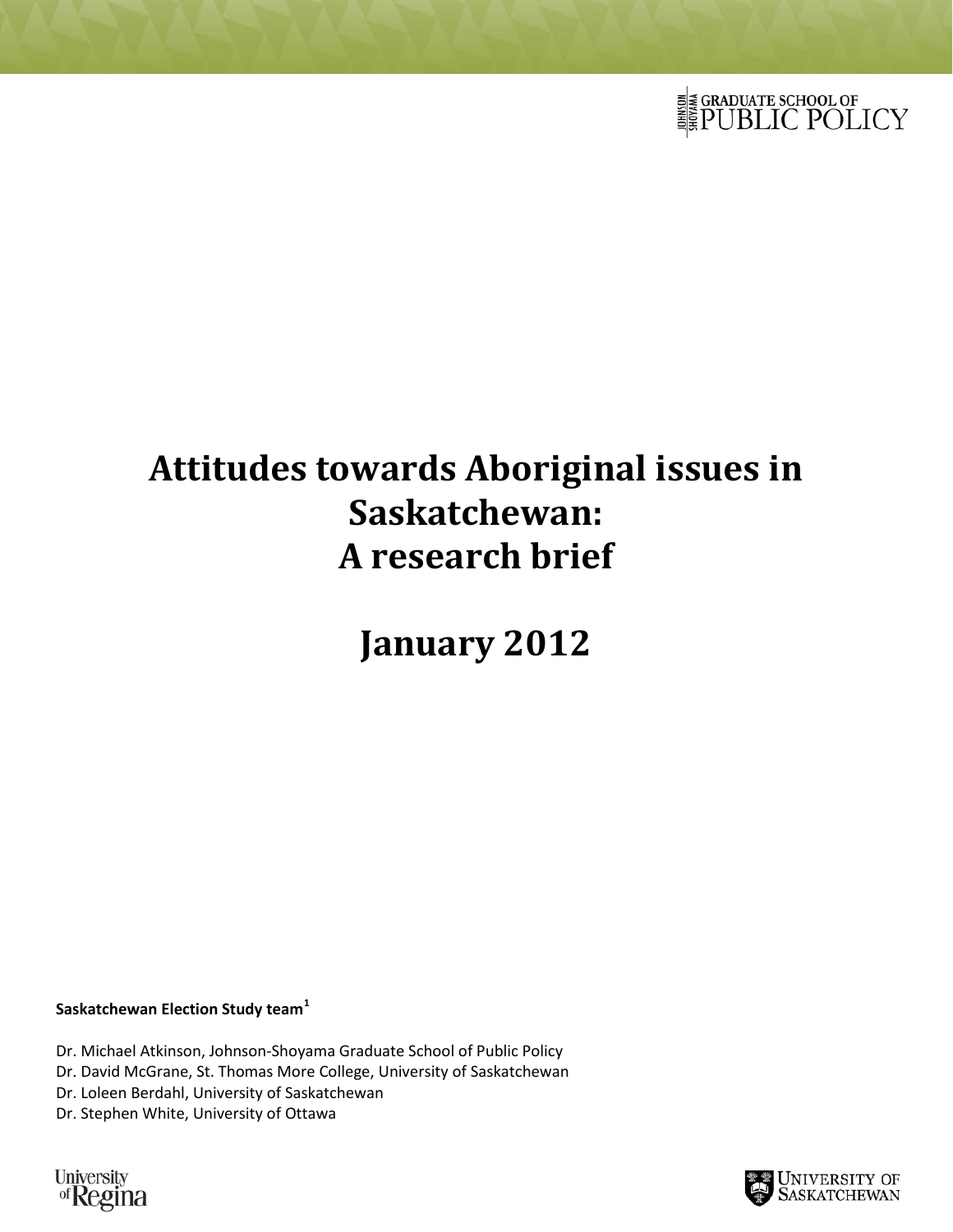## **Introduction**

Aboriginal peoples represent an important and growing part of the Saskatchewan population. As of the 2006 Census (2011 Census data is not yet available), 15% of Saskatchewan residents reported having an Aboriginal identity (Statistics Canada 2008, 11). A recent Statistics Canada report estimates that by 2031, Saskatchewan will have Canada's largest provincial population, with 21-24% of the population projected as Aboriginal (Statistics Canada 2011).

As part of the Saskatchewan Election Study survey, Saskatchewan residents were asked about their attitudes toward a number of Aboriginal issues. This briefing note reports these attitudes and examines how the responses to these questions vary based on the respondent's age, education and sex.<sup>[2](#page-4-1)</sup> The results suggest a curious tension: while the majority of Saskatchewan residents recognize the formidable challenges faced by Aboriginal peoples, there is a general public sentiment that Aboriginal peoples themselves have the primary responsibility to overcome these challenges. In addition, the majority of respondents oppose publicly funded Aboriginal-specific post-secondary institutions and the idea of dedicating a share of natural resource revenues to Aboriginal peoples. The data suggests that while residents sympathize with the situation of our province's Aboriginal peoples, there is resistance to government programs that would give Aboriginal peoples special treatment. Across all questions responses vary significantly by education levels, implying that attitudes towards Aboriginal peoples are more accommodating as one becomes more educated.

## **Attitudes about Aboriginal peoples and discrimination**

Saskatchewan Election Study respondents were asked two questions about Aboriginal peoples and discrimination.<sup>[3](#page-4-2)</sup> Respondents were first asked to rate their agreement with the statement, **"**German, Ukrainian and other immigrants to Saskatchewan overcame prejudice and worked their way up. Aboriginals should do the same without any special favours." The vast majority of Saskatchewan respondents (71.9%) agree with this statement, with over four in ten (41.4%) strongly agreeing. This finding indicates a certain resistance in Saskatchewan's population towards providing Aboriginals with benefits that are not available to the broader population or targeted government programs that could be perceived as 'special treatment'. Attitudes vary considerably by educational attainment, with respondents with a high school diploma or less being more likely (82.2%) than those with some post-secondary education (78.5%) and those with a completed university degree (54.2%) to agree. Men (74.5%) are more likely than women (69.3%) to agree with this statement, while individuals aged 55 and over are more likely to strongly agree (46.9%) than 18-34 year olds (38.3% strongly agree) or 35-54 year olds (38.5%).



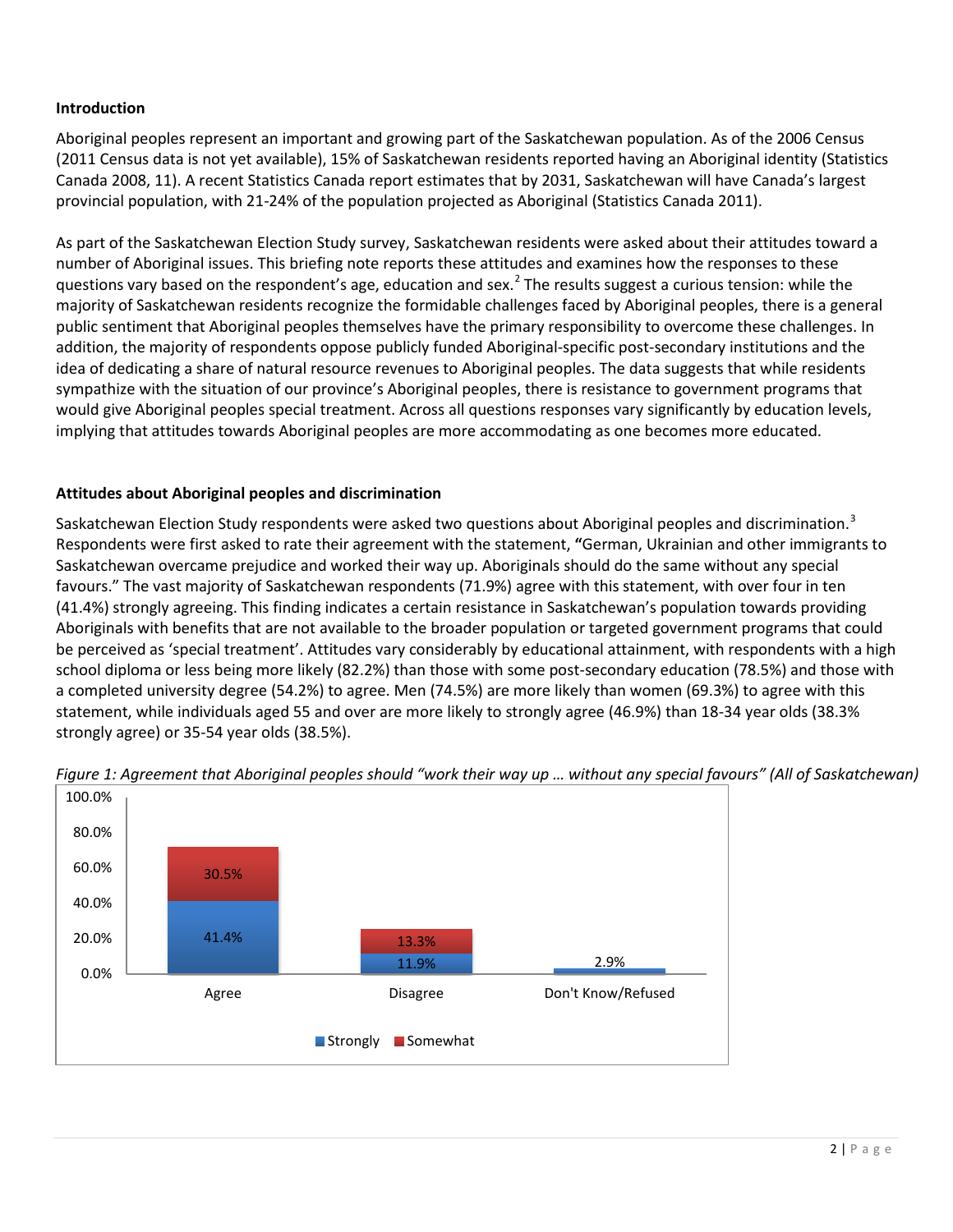Respondents were also asked to rate their agreement with the statement, "Generations of discrimination have created conditions that make it difficult for Aboriginals to work their way out of the lower class." Here, residents expressed a degree of sympathy with the situation of our province's Aboriginal people. The majority (58.2%) of respondents agree with the statement, while roughly four in ten (39.4%) disagree. Educational cohorts again differ significantly: 52.5% of respondents with a high school diploma or less and 53.2% of respondents with some post-secondary education agree with this statement, compared to 70.2% of those with a completed university degree. Men and women do not differ significantly with respect to this question and responses do not vary significantly with age.



25.7% 20.6% 2.3%

Strongly Somewhat

Agree **Disagree** Don't Know/Refused

18.8%



#### **Governments and Aboriginal peoples**

0.0%

20.0%

40.0%

Saskatchewan Election Study respondents were asked to rate their agreement with the statement, "Governments should do more for Saskatchewan's Aboriginal peoples." A slim majority (53.1%) disagree that governments should do more for Aboriginal peoples, compared to four in ten (42.0%) who agree with the statement. This finding suggests that residents of Saskatchewan feel the current policies of the government are sufficient in regard to Aboriginals and that significantly more investment is not required. Individuals with a completed university degree (53.1%) are more likely than those with a high school diploma or less (38.5%) and those with some post-secondary education (36.0%) to agree that governments should do more for Aboriginal peoples. Women (44.6%) are more likely than men (39.3%) to agree that governments should do more for Saskatchewan's Aboriginal peoples. Again, responses do not vary significantly with age.



*Figure 3: Agreement that "Governments should do more for Saskatchewan's Aboriginal peoples." (All of Saskatchewan)*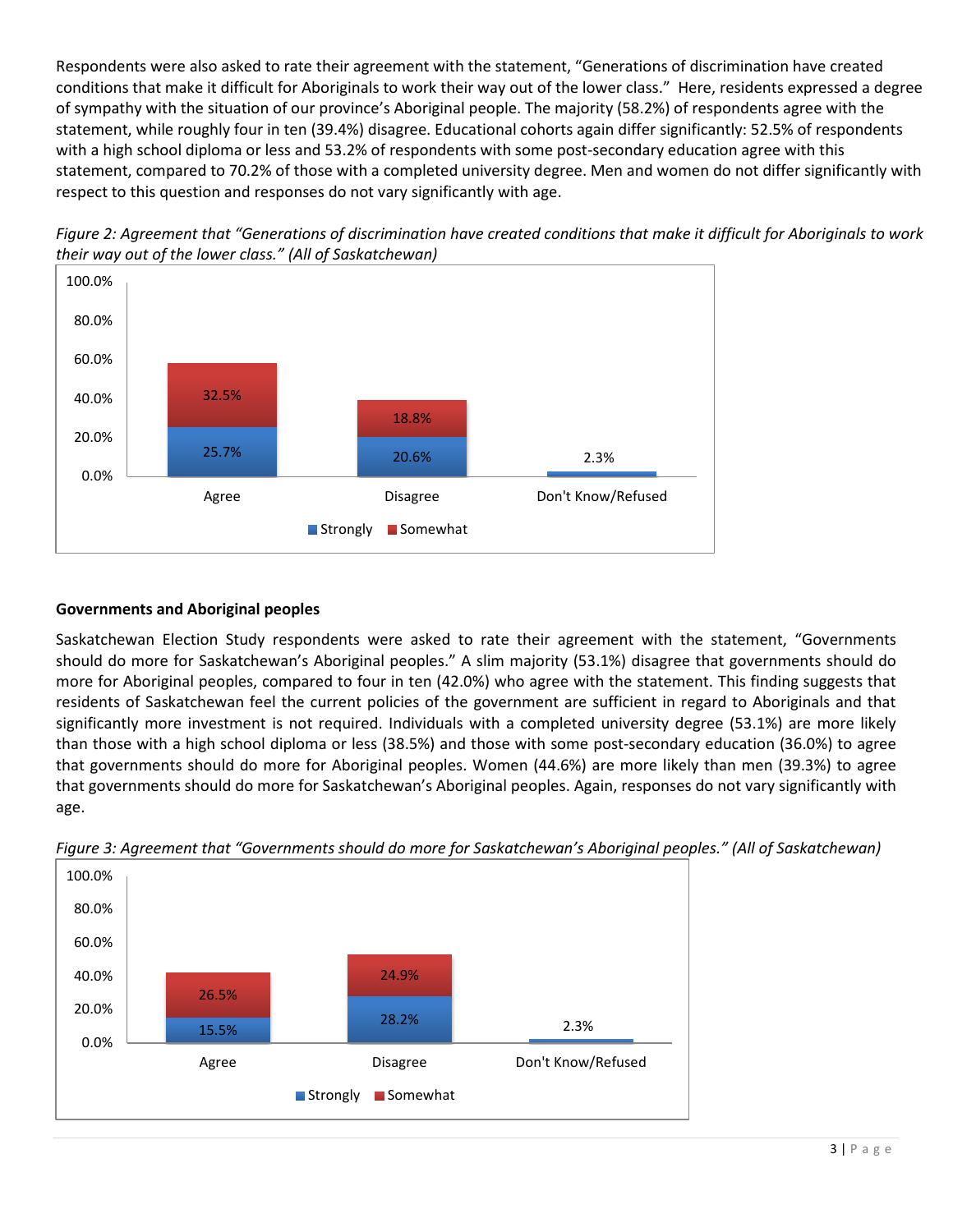# **Aboriginal policy issues**

The Saskatchewan Election Team chose to examine two policy issues where the provincial government could be seen as giving its Aboriginal citizens special treatment or special institutions compared to other residents of the province. Due to governance issues at First Nations University of Canada in 2010, Aboriginal post-secondary education is a relatively high profile policy issue in Saskatchewan. To ascertain public attitudes on Aboriginal-specific post-secondary institutions, Saskatchewan Election Study respondents were asked to rate their agreement with the statement, "Aboriginal peoples should have their own publicly-funded universities and colleges." Just over one-quarter (28.1%) of respondents agree with the statement, while two-thirds (68.4%) disagree that Aboriginal peoples should have their own publicly-funded post-secondary institutions. Men (31.7%) are somewhat more supportive of Aboriginal post-secondary institutions than are women (25.7%), and individuals with some post-secondary education (21.6%) are less likely to agree with the statement than those with a high school diploma or less (33.4%) and those with a completed university degree (30.9%). Meaningful age cohort variations are not found.



*Figure 4: Agreement that "Aboriginal peoples should have their own publicly-funded universities and colleges." (All of Saskatchewan)*